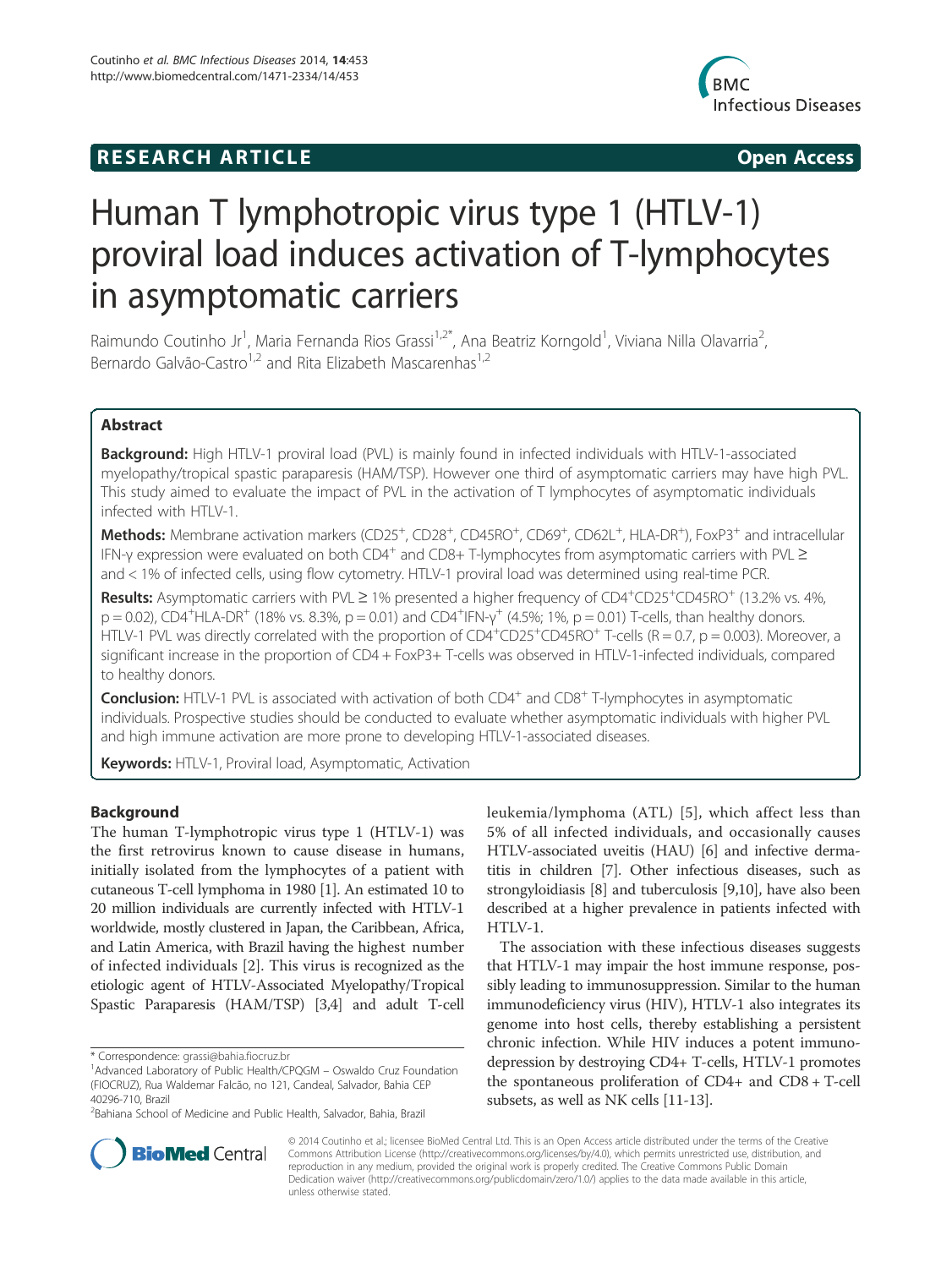HTLV-1-infected individuals frequently present immunological abnormalities, such as increased inflammatory cytokine production and T-lymphocyte activation, as well as a reduced lymphoproliferative response to recall antigens in vitro [13,14]. Moreover, immune system activation occurs more frequently and with greater intensity in individuals with HAM/TSP [14,15]. These individuals often present alterations in regulatory T-cells [16,17].

In the HIV infection, the plasmatic viral load is positively correlated with the intensity of T-cell activation, as well as the destruction of CD4<sup>+</sup> T-lymphocytes and a progression to AIDS [18]. The general immune activation and exhaustion of immune system caused by HIV play also an important role in the immunodepression observed in AIDS patients [19]. By contrast, HTLV-1 proviral load (PVL) is not widely recognized as a biomarker to predict HTLV-associated disease evolution. HTLV-1 PVL is considered low if the proportion of infected PBMCs is lower than 1%, and high if greater than 5% [20]. High PVLs are commonly found in individuals with HAM/TSP [21,22], infective dermatitis [23] and Keratoconjunctivitis sicca [24]. However, in some cases, asymptomatic individuals may have high PVLs and exhibit an exacerbated inflammatory response [14,22]. To investigate the association between PVL and immune system activation, the present study evaluated the phenotypic profile of CD4<sup>+</sup> and CD8<sup>+</sup> T-cells in asymptomatic individuals infected with HTLV-1.

# Methods

#### Subjects

Fifty seven asymptomatic HTLV-1-infected subjects were sequentially selected from the Bahiana School of Medicine and Public Health HTLV reference center (Salvador, Bahia, Brazil). They were included if evaluated neurologic examination was normal and had no clinical complaints. Exclusion criteria were co-infection with HIV and/or HCV, as well as other HTLV-1-associated diseases, such as infective dermatitis, uveitis, ATL. Eleven laboratory staff volunteered as non-infected controls. All samples were screened for HTLV-1/2 antibodies by an enzyme-linked immunosorbent assay (ELISA) (Ab-Capture ELISA Test System – Ortho-Clinical Diagnostics, Inc., Raritan, New Jersey), and positive results were confirmed by Western Blot (HTLV Blot 2.4, Genelabs Technologies, Singapore). The number of evaluated in the immunological assays was as follow: spontaneous proliferation n = 28 HTLV-1 infected individuals, activation markers on CD4 and CD8+ T-subsets  $n = 10$  and  $CD4+FoxP3+ n = 15 HTLV-1$ infected individuals and 5 uninfected controls). This study was approved by the Ethical Committee of the Oswaldo Cruz Foundation (FIOCRUZ). Informed written consent was obtained from all enrolled individuals and the FIOCRUZ Institutional Review Board approved this study.

#### Proliferation assay

Blood samples were collected from all study subjects in heparin tubes and peripheral blood mononuclear cells (PBMC) were isolated using a Ficoll-Paque Plus density gradient centrifuge (GE Healthcare Bio-Sciences AB, Uppsala, Sweden). Cultures of  $10^5$  PBMCs were incubated in triplicate for five days (37°C, 5%  $CO<sub>2</sub>$ ) in RPMI-1640 medium (Sigma Chemical Co., St. Louis, MO, USA) supplemented with 2 mM L-glutamine, 1 mM nonessential amino acids, 1 mM sodium pyruvate, 100 U/ml penicillin, 100 g/ml streptomycin and pooled human AB serum (10%) (Sigma). On the last day of incubation, cells were pulsed overnight with 1 μCi [3H]thymidine (specific activity, 2 Ci/mmol; ICN, Costa Mesa, CA). Incorporated [3H] thymidine was measured in terms of mean counts per minute (CPM) using β-radiation counter (MATRIX 9600 direct beta counter; Packard). Spontaneous proliferation of PBMCs was considered when a mean CPM value  $\geq 500$ due in triplicates (i.e., three times the mean counts per minute measured in uninfected control cells) was obtained.

# Flow cytometry

50 μl of whole blood was incubated for 15 min at room temperature with anti-CD4 (BD Pharmingen Technical) and the following monoclonal antibodies: CD45RO, CD25, CD69, CD62L, CD28, and HLA-DR (Immunothec, a Beckman Coulter Company). Erythrocytes were subsequently lysed with FACS™ lysing solution (Becton-Dickinson Immunocytometry System, San Jose, CA, USA). After a final wash, the cells were fixed in PBS containing 1% paraformaldehyde. Alternatively, for detection of intracellular FoxP3, 80 μl of whole blood was incubated for 15 min at room temperature with anti-CD3 and CD4 monoclonal antibodies (Becton Dickinson, Mountain View, Calif.), after 15 min the cells were washed twice with PBS-BSA-Saponin 0.2% and blocked with AB serum 1% for 5 min. After that, the cells were incubated with anti-FoxP3 for 30 min. The cells were washed and fixed. Analyses were performed using FACSaria II (Becton Dickinson, Mountain View, Calif.) and the software FlowJo 7.5 (Tree stars, San Diego). At least  $10^5$  events were analyzed per sample.

# Detection of intracellular IFN-γ

PBMCs ( $2 \times 10^5$  cells/well) were cultured in RPMI 1640 (Sigma Chemical Co., St. Louis, MO) medium, supplemented with 25 mM of HEPES, 2 mM of L-glutamine, 1 mM nonessential amino acids, 1 mM sodium pyruvate, 100 U/mL of penicillin, 100 g/mL of streptomycin and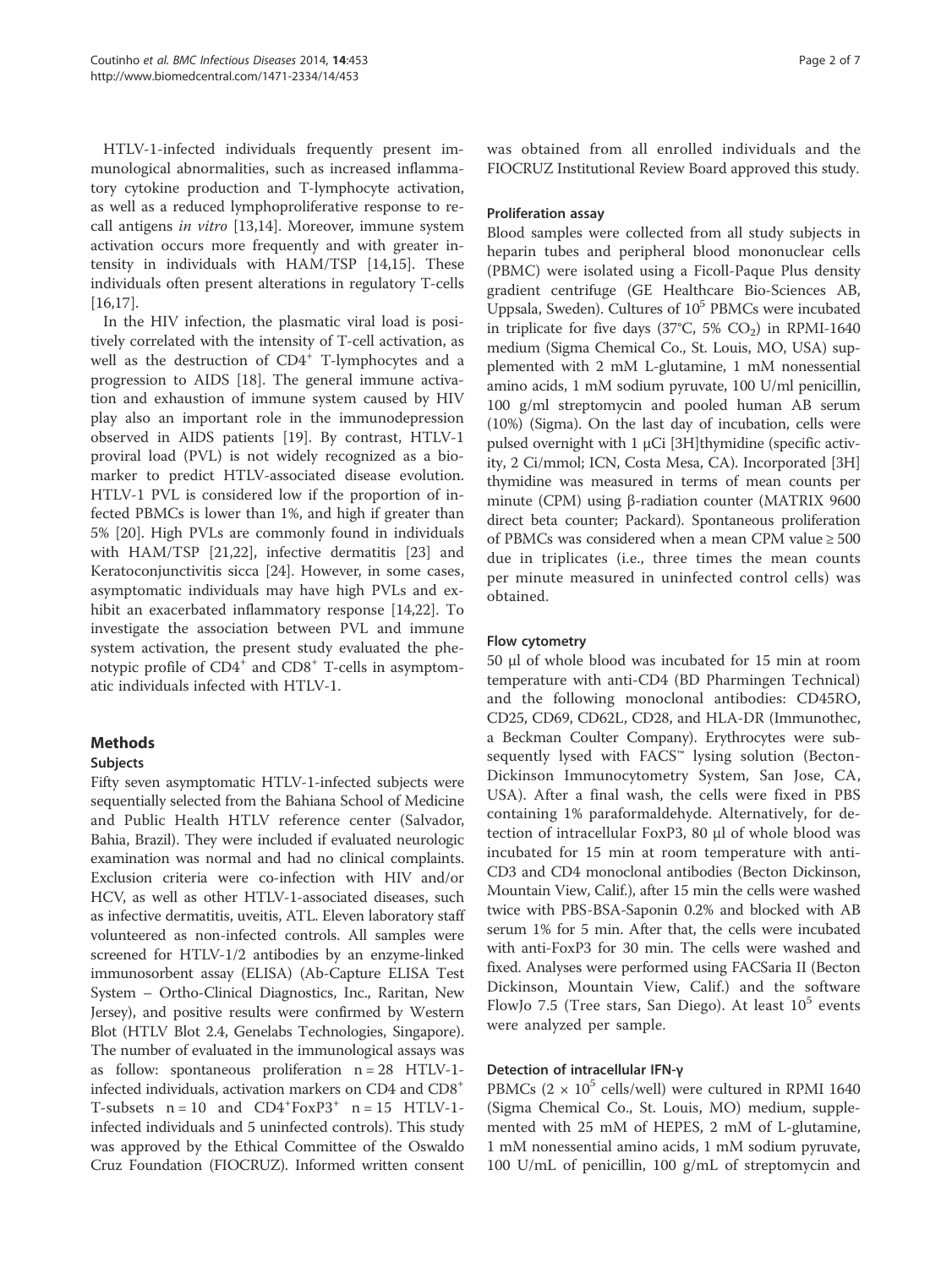10% pooled human AB serum (Sigma), and plated in triplicate in 96-well U-bottom plates (Costar, Cambridge, MA), then incubated for 4 h at  $37^{\circ}$ C under 5% CO<sub>2</sub>. Next, monensin and brefeldin (3 μg/ml) in AB serum (10%) (Sigma) were added to each culture, and then reincubated for 16 h. The cells were then washed with PBS-BSA-PFA-azide (2 mL) and stained with monoclonal anti-CD4, and antiCD3 antibodies for 15 min at 4°C. The cells were then fixed in PBS containing 4% paraformaldehyde 200 μl for 20 min at room temperature, followed by two washing cycles with 0.1% PBS-BSA-Saponin. Positive control cells were cultured with 2 μg/ml phytohaemagglutinin (PHA) (Sigma). To conduct intracellular cytokine staining, the cells were then reincubated for 30 min with anti-IFN-γ-PE monoclonal antibodies or isotype controls, then washed with 0.1% PBS-BSA-Saponin, and washed again with PBS-BSA-PFA-azide. Cells were analyzed using a FACSort flow cytometer and data was interpreted by Cellquest software (Becton Dickinson, Mountain View, Calif.).

#### Proviral load

PBMCs were obtained from EDTA blood using density gradient centrifugation and cryopreserved until use. DNA was extracted using a DNA extraction system (Qiagen, Hilden, Germany). HTLV-1 proviral load was quantified using a real-time TaqMan polymerase chain reaction (PCR) method, as previously described [25]. Briefly, SK110/SK111 primers were used to amplify a 186 bp fragment of the pol gene and dual TaqMan probe (50-FAM/ 50 VIC and 30-TAMRA) was attached at 4,829–4,858 bp of the HTLV- 1 reference sequence (HTLVATK). Albumin DNA was used as an endogenous reference and HTLV-1 PVL was calculated as the ratio of [(HTLV-1 DNA average copy number)/(albumin DNA average copy number)] ×  $2 \times 10^6$  and expressed as the number of HTLV-1 copies per 10<sup>6</sup> PBMCs.

#### Statistical analyses

Data are expressed as median and interquartile range (25th percentile and the 75th percentile). Kruskal–Wallis

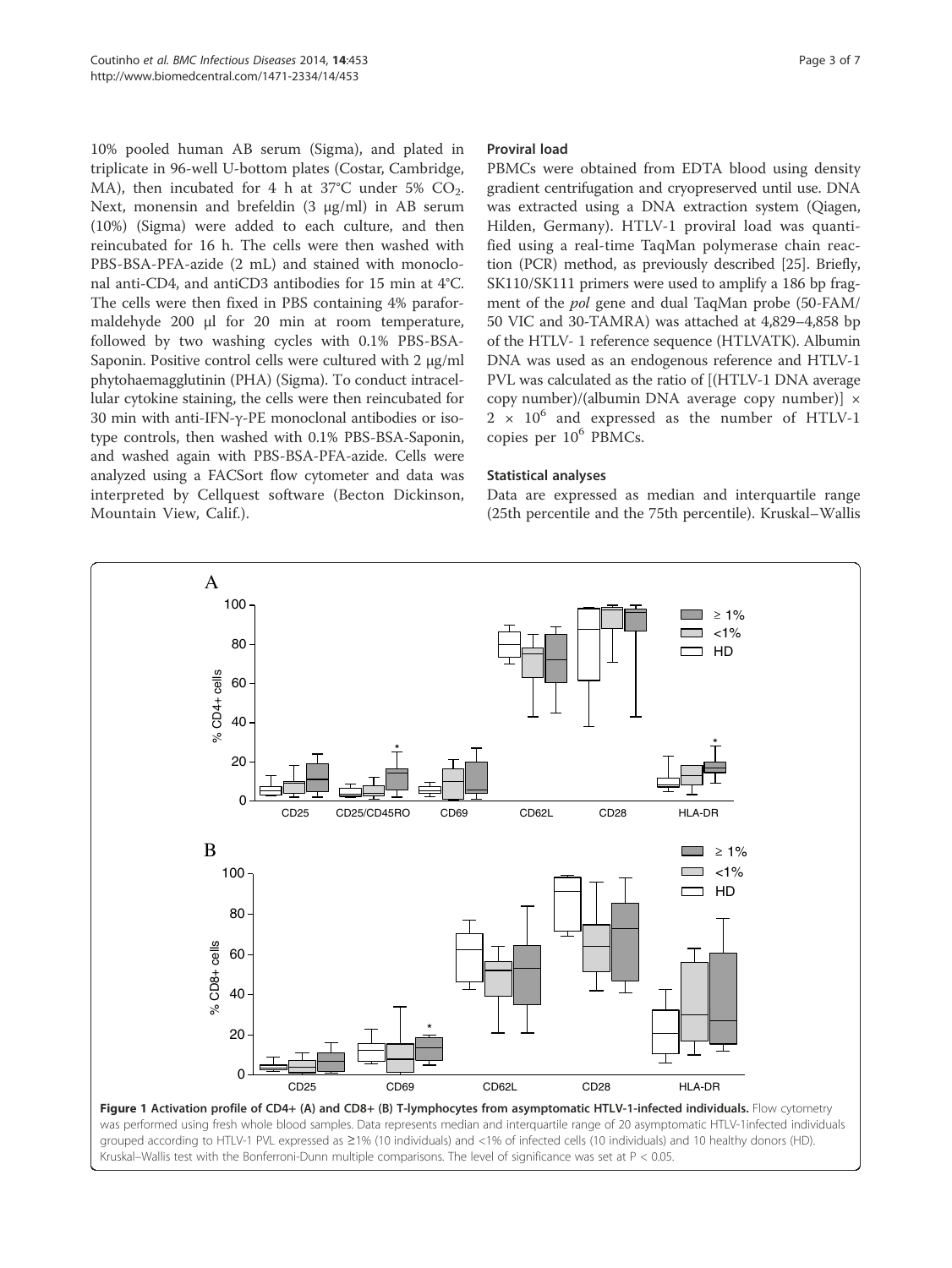non-parametric analysis of variance with the Bonferroni-Dunn multiple comparison tests was used to compare healthy donors, asymptomatic with  $PVL \ge 1\%$  and < 1% of infected cells groups. The Fisher exact chi-square test was used to compare lymphoproliferation frequencies. The correlations were performed by Spearman correlation test. Significant differences were considered for p <0.05. GraphPad Prism 5 (La Jolla, CA) Software was used for all statistical analyses.

## Results

The median PVL in all HTLV-1-infected carriers was 1.5% of infected cells (IQR, interquartile range 0.12- 5.3%), 60% of them had PVL higher than 1% of infected cells. There were no statistically significant differences in markers of cellular activation of CD4<sup>+</sup> T-lymphocytes between  $PVL \ge 1\%$  and <1% HTLV-1-infected groups (Figure 1A). The proportion of both CD4<sup>+</sup> CD25<sup>+</sup>  $CD45RO<sup>+</sup>$  and  $CD4 + HLA-DR<sup>+</sup>$  T-cells from infected individuals with  $PVL \ge 1\%$  was higher than healthy donors (13.2% vs 4.0%, p = 0.02; 18.0% vs. 8.3%, p = 0.02, respectively).

Moreover, the frequency of CD4<sup>+</sup>CD25<sup>+</sup>CD45RO<sup>+</sup> Tcell subset was directly correlated to the HTLV-1 PVL  $(R = 0.7, p = 0.003).$ 

Concerning the  $CD8<sup>+</sup>$  T-cell subset (Figure 1B), the frequency of CD8<sup>+</sup>CD28<sup>+</sup> cells was similar between  $PLV \geq 1\%$  and <1% groups. A lower frequency of cells expressing CD28 was observed in HTLV-1-infected individuals with PVL <1% (median 64%, IQR 51-75%) compared to healthy donors (median 91%, IQR 71-98%)  $(p = 0.01)$ .

A higher frequency of  $CD4+IFN-\gamma^+$  T-cells (4.5%) was observed in the  $PVL \ge 1\%$  group, compared to healthy donors (1%) (P = 0.01), while frequencies of  $CD8$ <sup>+</sup>IFN- $\gamma$ <sup>+</sup> T-cells was similar for HTLV-1 infected groups and healthy donors (Figure 2). The frequencies of individuals with spontaneous lymphocyte proliferation in the group  $PVL \ge 1\%$  (72%, 13 out of 18) was similar to that observed in the group PVL <1% (64%, 7 out of 11) (P = 0.69). There was no difference between the magnitudes of proliferation between both groups. However, considering only patients that presented spontaneous proliferation, a positive correlation between PVL and magnitude proliferation was observed ( $R = 0.7$ ;  $P = 0.007$ ). The frequency of CD4<sup>+</sup> FoxP3<sup>+</sup> T-cells was higher among individuals infected with HTLV-1, compared to healthy donors  $(P = 0.01)$  (Figure 3).

#### **Discussion**

The present study demonstrated that the HTLV-1 PVL is directly associated with immune system activation in asymptomatic carriers. A higher frequency of activated CD4+ T-lymphocytes expressing CD25 + CD45RO+,



HLA-DR<sup>+</sup> and of cells producing IFN- $\gamma$  were mostly observed in the subgroup of infected individuals with PVL ≥ 1% of infected cells, compared to healthy donors. A cutoff value of 1% for PVL was chosen to distinguish between low and elevated levels in accordance with the literature review by Golçalves et al. [20], which considered <1% as low, between 1-5% as intermediate and >5% as high. Although the median PVL was determined to be 1.5%, a highly variable percentage of infected cells was observed in included individuals (interquartile range of 0.12-5.3%). When the cut-off of 1.5 was selected, no significant



donors (HD; n = 5) and asymptomatic HTLV-1-infected individuals (ASS n = 15). ASS individuals had PVL < 1% infected cells, except one 26% of infected cells.  $*$ p = 0.02.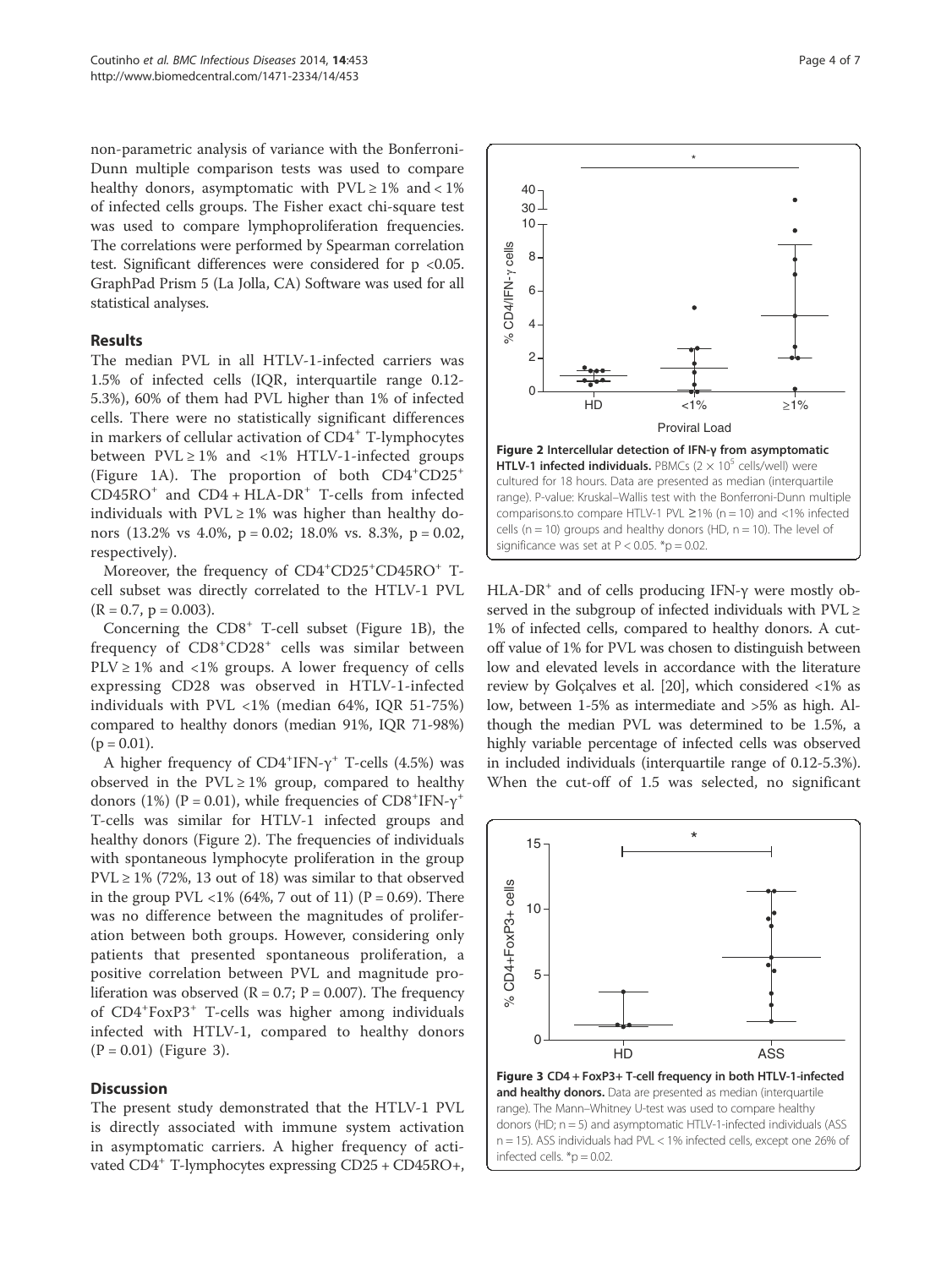differences were detected in the results presented herein. As such, the 1% PVL cut-off value was chosen as a representative value.

Activation of T-lymphocytes has been reported more often in HAM/TSP patients. In those, an expansion in the number of CD4<sup>+</sup> and CD8<sup>+</sup> T-lymphocyte subpopulations that present an higher expression of activation molecules such as CD25 and HLA-DR, a decrease in the expression of CD28 costimulatory molecule, compared to asymptomatic carriers [15,26]. An exacerbated production of proinflammatory cytokines, such as IL-2, TNF-α, IFN-γ, IL-6, and IL-15 have also been reported more frequently in patients with HAM/TSP [14,27-29]. However, in some asymptomatic HTLV-1-infected individuals the activation of the immune system is similar to those with HAM/TSP [14,28]. The influence of HTLV-1 PVL on the immune system was not addressed in these studies.

HTLV-1 PVL represents the number or percentage of host cells harboring a viral copy integrated into a host DNA genome. In the last few years, numerous studies have demonstrated a clear association between high PVL and development of HAM/TSP and of other inflammatory conditions such as infective dermatitis and keratoconjunctivitis sicca. Patients with these conditions have a PVL consistently higher than asymptomatic carriers [22,24,30]. Recently, our group suggested a cutoff of 5% infected cells as best the value to differentiate HAM/ TSP patients from asymptomatic individuals. However, it was observed that about one third of asymptomatic individuals have PVL that exceed this this level [22].

Furthermore, the majority of infected individuals in this study presented spontaneous PBMC lymphoproliferation which was directly correlated with the PVL. Classically, the highest frequency and magnitude of proliferation are found in HAM/TSP [31,32] although a lower frequency of infected asymptomatic individuals also presents similar levels of proliferation [13,14].

The memory CD4<sup>+</sup>CD45RO<sup>+</sup> T-cells are the main target for HTLV-1 infection and are preferentially involved in the spontaneous proliferation. It is estimated that the rate of proliferation of memory T-cells induced by the virus reach 3% per day [33].

The immune response is partially effective maintaining PVL stable over time, probably due to the cytotoxic response mediated by CD8<sup>+</sup> T-lymphocytes that destroys infected cells. However, the immune response is unable to clear the infection [33-35]. Regarding the subpopulation of CD8<sup>+</sup> T cells, our study showed a reduced expression of CD28 in the HTLV-1-infected group, although statistically significant only in the subgroup with PVL <1% compared to healthy donors.

Low expression of CD28 on CD8<sup>+</sup> T-subset has been described primarily in patients with HAM/TSP [36].

Conversely, in other chronic or persistent infections such as schistosomiasis, Chagas' disease, and HIV infection a decrease of CD28 expression is also found [35,37,38].

CD28 is a costimulatory molecule expressed on T lymphocytes that interacts with natural ligands CD80 and CD86 located on antigen-presenting cells that result in cell activation. The reduction on CD28 expression found herein may represent a deactivation pathway of the immune system.

On the other hand, a fivefold increase in the frequency of regulatory T cells (CD4<sup>+</sup>FoxP3<sup>+</sup>) was observed in the group infected with HTLV-1, compared to healthy donors. These results were similar to those obtained by other studies [17,39] indicating that the virus drives an expansion of regulatory T-cells. This expansion however would not be sufficient to control cell activation induced by the HTLV-1 infection. However, it has been reported that Forkhead box P3 (FOXP3) protein may be transiently expressed on activated T CD4<sup>+</sup> cells and its expression does not necessarily convey regulatory function [40,41]. In the present study, we were unable to evaluate the function of these cells.

## Conclusions

In summary, the results presented herein indicate that intermediate HTLV-1 PVL is associated with activation of both CD4<sup>+</sup> and CD8<sup>+</sup> T-lymphocytes in asymptomatic individuals. Prospective studies should be conducted to evaluate whether asymptomatic individuals with higher PVL and high immune activation are more prone to developing HTLV-1-associated diseases. The HTLV-1 PVL may be a relevant marker in monitoring asymptomatic individuals.

#### Competing interests

There is no conflicting financial interest.

#### Authors' contributions

RC, study design, performed experiments, data collection and data analysis, first author. MFRG, study design, project leader, 1nd senior author. ABK, performed experiments, data collection and data analysis, co-author. VNO, performed experiments, data collection and data analysis, co-author. BGC, manuscript completion, 2st senior author. REM, study design, data collection and data analysis, co-ordination of manuscript review by co-authors. All authors read and approved the final manuscript.

#### Acknowledgments

This study was supported by the Fundação de Amparo à Pesquisa da Bahia (FAPESB). We thank Dr. Raymond Césarie for providing HTLV/Albumina clones and M. Andris K. Walter for his assistance in English revision.

#### Received: 19 March 2014 Accepted: 18 August 2014 Published: 22 August 2014

#### **References**

- 1. Poiesz BJ, Ruscetti FW, Gazdar AF, Bunn PA, Minna JD, Gallo RC: Detection and isolation of type C retrovirus particles from fresh and cultured lymphocytes of a patient with cutaneous T-cell lymphoma. Proc Natl Acad Sci USA 1980, 77(12):7415–7419.
- 2. Gessain A, Cassar O: Epidemiological aspects and world distribution of HTLV-1 infection. Front Microbiol 2012, 3:388.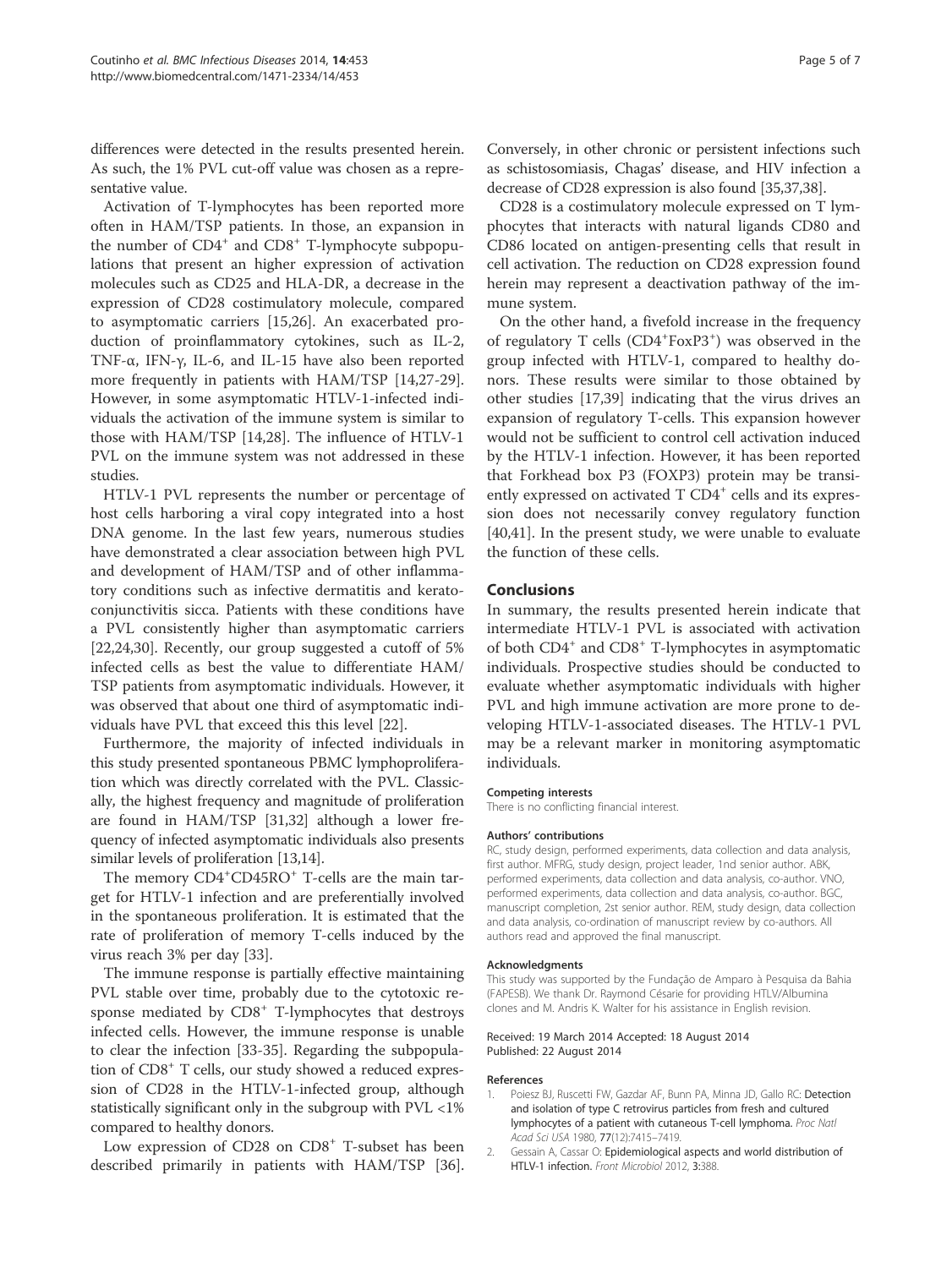- 3. Gessain A, Barin F, Vernant JC, Gout O, Maurs L, Calender A, de The G: Antibodies to human T-lymphotropic virus type-I in patients with tropical spastic paraparesis. Lancet 1985, 2(8452):407–410.
- 4. Osame M, Usuku K, Izumo S, Ijichi N, Amitani H, Igata A, Matsumoto M, Tara M: HTLV-I associated myelopathy, a new clinical entity. Lancet 1986, 1(8488):1031–1032.
- 5. Yoshida M, Miyoshi I, Hinuma Y: Isolation and characterization of retrovirus from cell lines of human adult T-cell leukemia and its implication in the disease. Proc Natl Acad Sci USA 1982, 79(6):2031–2035.
- 6. Mochizuki M, Yamaguchi K, Takatsuki K, Watanabe T, Mori S, Tajima K: HTLV-I and uveitis. Lancet 1992, 339(8801):1110.
- 7. LaGrenade L, Hanchard B, Fletcher V, Cranston B, Blattner W: Infective dermatitis of Jamaican children: a marker for HTLV-I infection. Lancet 1990, 336(8727):1345–1347.
- 8. Nakada K, Kohakura M, Komoda H, Hinuma Y: High incidence of HTLV antibody in carriers of Strongyloides stercoralis. Lancet 1984, 1(8377):633.
- 9. Marinho J, Galvao-Castro B, Rodrigues LC, Barreto ML: Increased risk of tuberculosis with human T-lymphotropic virus-1 infection: a case–control study. J Acquir Immune Defic Syndr 2005, 40(5):625-628.
- 10. Bastos M d L, Santos SB, Souza A, Finkmoore B, Bispo O, Barreto T, Cardoso I, Bispo I, Bastos F, Pereira D, Riley L, Carvalho EM: Influence of HTLV-1 on the clinical, microbiologic and immunologic presentation of tuberculosis. BMC Infect Dis 2012, 12:199.
- 11. Norris PJ, Hirschkorn DF, DeVita DA, Lee TH, Murphy EL: Human T cell leukemia virus type 1 infection drives spontaneous proliferation of natural killer cells. Virulence 2010, 1(1):19–28.
- 12. Prince HE, York J, Owen SM, Lal RB: Spontaneous proliferation of memory (CD45RO+) and naive (CD45RO-) subsets of CD4 cells and CD8 cells in human T lymphotropic virus (HTLV) infection: distinctive patterns for HTLV-I versus HTLV-II. Clin Exp Immunol 1995, 102(2):256–261.
- 13. Mascarenhas RE, Brodskyn C, Barbosa G, Clarencio J, Andrade-Filho AS, Figueiroa F, Galvao-Castro B, Grassi F: Peripheral blood mononuclear cells from individuals infected with human T-cell lymphotropic virus type 1 have a reduced capacity to respond to recall antigens. Clin Vaccine Immunol 2006, 13(5):547–552.
- 14. Santos SB, Porto AF, Muniz AL, de Jesus AR, Magalhaes E, Melo A, Dutra WO, Gollob KJ, Carvalho EM: Exacerbated inflammatory cellular immune response characteristics of HAM/TSP is observed in a large proportion of HTLV-I asymptomatic carriers. BMC Infect Dis 2004, 4:7.
- 15. Brito-Melo GE, Martins-Filho OA, Carneiro-Proietti AB, Catalan-Soares B, Ribas JG, Thorum GW, Barbosa-Stancioli EF, Grupo Interdisciplinar de Pesquisas Em H: Phenotypic study of peripheral blood leucocytes in HTLV-I-infected individuals from Minas Gerais, Brazil. Scand J Immunol 2002, 55(6):621–628.
- 16. Toulza F, Heaps A, Tanaka Y, Taylor GP, Bangham CR: High frequency of CD4 + FoxP3+ cells in HTLV-1 infection: inverse correlation with HTLV-1-specific CTL response. Blood 2008, 111(10):5047–5053.
- 17. Yamano Y, Takenouchi N, Li HC, Tomaru U, Yao K, Grant CW, Maric DA, Jacobson S: Virus-induced dysfunction of CD4 + CD25+ T cells in patients with HTLV-I-associated neuroimmunological disease. J Clin Invest 2005, 115(5):1361–1368.
- 18. Ho DD, Neumann AU, Perelson AS, Chen W, Leonard JM, Markowitz M: Rapid turnover of plasma virions and CD4 lymphocytes in HIV-1 infection. Nature 1995, 373(6510):123–126.
- 19. Sauce D, Larsen M, Fastenackels S, Pauchard M, Ait-Mohand H, Schneider L, Guihot A, Boufassa F, Zaunders J, Iguertsira M, Bailey M, Gorochov G, Duvivier C, Carcelain G, Kelleher AD, Simon A, Meyer L, Costagliola D, Deeks SG, Lambotte O, Autran B, Hunt PW, Katlama C: HIV disease progression despite suppression of viral replication is associated with exhaustion of lymphopoiesis. Blood 2011, 117(19):5142–5151.
- 20. Goncalves DU, Proietti FA, Barbosa-Stancioli EF, Martins ML, Ribas JG, Martins-Filho OA, Teixeira-Carvalho A, Peruhype-Magalhaes V, Carneiro-Proietti AB: HTLV-1-associated myelopathy/tropical spastic paraparesis (HAM/TSP) inflammatory network. Inflamm Allergy Drug Targets 2008, 7(2):98–107.
- 21. Olindo S, Lezin A, Cabre P, Merle H, Saint-Vil M, Edimonana Kaptue M, Signate A, Cesaire R, Smadja D: HTLV-1 proviral load in peripheral blood mononuclear cells quantified in 100 HAM/TSP patients: a marker of disease progression. J Neurol Sci 2005, 237(1-2):53-59.
- 22. Grassi MF, Olavarria VN, Kruschewsky Rde A, Mascarenhas RE, Dourado I, Correia LC, de Castro-Costa CM, Galvao-Castro B: Human T cell

lymphotropic virus type 1 (HTLV-1) proviral load of HTLV-associated myelopathy/tropical spastic paraparesis (HAM/TSP) patients according to new diagnostic criteria of HAM/TSP. J Med Virol 2011, 83(7):1269–1274.

- Primo JR, Brites C, Oliveira Mde F, Moreno-Carvalho O, Machado M, Bittencourt AL: Infective dermatitis and human T cell lymphotropic virus type 1-associated myelopathy/tropical spastic paraparesis in childhood and adolescence. Clin Infect Dis 2005, 41(4):535–541.
- 24. Castro-Lima Vargens C, Grassi MF, Boa-Sorte N, Rathsam-Pinheiro RH, Olavarria VN, de Almeida Kruschewsky R, Galvao-Castro B: Keratoconjunctivitis sicca of human T cell lymphotropic virus type 1 (HTLV-1) infected individuals is associated with high levels of HTLV-1 proviral load. J Clin Virol 2011, 52(3):177–180.
- 25. Dehee A, Cesaire R, Desire N, Lezin A, Bourdonne O, Bera O, Plumelle Y, Smadja D, Nicolas JC: Quantitation of HTLV-I proviral load by a TaqMan real-time PCR assay. J Virol Methods 2002, 102(1–2):37–51.
- 26. Popovic M, Flomenberg N, Volkman DJ, Mann D, Fauci AS, Dupont B, Gallo RC: Alteration of T-cell functions by infection with HTLV-I or HTLV-II. Science 1984, 226(4673):459–462.
- 27. Azimi N, Jacobson S, Leist T, Waldmann TA: Involvement of IL-15 in the pathogenesis of human T lymphotropic virus type I-associated myelopathy/tropical spastic paraparesis: implications for therapy with a monoclonal antibody directed to the IL-2/15R beta receptor. J Immunol 1999, 163(7):4064–4072.
- 28. Carvalho EM, Bacellar O, Porto AF, Braga S, Galvao-Castro B, Neva F: Cytokine profile and immunomodulation in asymptomatic human T-lymphotropic virus type 1-infected blood donors. J Acquir Immune Defic Syndr 2001, 27(1):1–6.
- 29. Nishiura Y, Nakamura T, Ichinose K, Shirabe S, Tsujino A, Goto H, Furuya T, Nagataki S: Increased production of inflammatory cytokines in cultured CD4+ cells from patients with HTLV-I-associated myelopathy. Tohoku J Exp Med 1996, 179(4):227–233.
- 30. Primo J, Siqueira I, Nascimento MC, Oliveira MF, Farre L, Carvalho EM, Bittencourt AL: High HTLV-1 proviral load, a marker for HTLV-1 associated myelopathy/tropical spastic paraparesis, is also detected in patients with infective dermatitis associated with HTLV-1. Braz J Med Biol Res 2009, 42(8):761–764.
- 31. Itoyama Y, Minato S, Kira J, Goto I, Sato H, Okochi K, Yamamoto N: Spontaneous proliferation of peripheral blood lymphocytes increased in patients with HTLV-I-associated myelopathy. Neurology 1988, 38(8):1302–1307.
- 32. Matsumoto M, Sugimoto M, Nakashima H, Imamura F, Kawano O, Uyama E, Takatsu K, Araki S: Spontaneous T cell proliferation and release of soluble interleukin-2 receptors in patients with HTLV-I-associated myelopathy. Am J Trop Med Hyg 1990, 42(4):365–373.
- 33. Asquith B, Zhang Y, Mosley AJ, de Lara CM, Wallace DL, Worth A, Kaftantzi L, Meekings K, Griffin GE, Tanaka Y, Tough DF, Beverley PC, Taylor GP, Macallan DC, Bangham CR: In vivo T lymphocyte dynamics in humans and the impact of human T-lymphotropic virus 1 infection. Proc Natl Acad Sci USA 2007, 104(19):8035–8040.
- 34. Hanon E, Hall S, Taylor GP, Saito M, Davis R, Tanaka Y, Usuku K, Osame M, Weber JN, Bangham CR: Abundant tax protein expression in CD4+ T cells infected with human T-cell lymphotropic virus type I (HTLV-I) is prevented by cytotoxic T lymphocytes. Blood 2000, 95(4):1386–1392.
- 35. Caruso A, Cantalamessa A, Licenziati S, Peroni L, Prati E, Martinelli F, Canaris AD, Folghera S, Gorla R, Balsari A, Cattaneo R, Turano A: Expression of CD28 on CD8+ and CD4+ lymphocytes during HIV infection. Scand J Immunol 1994, 40(5):485–490.
- 36. Brito-Melo GE, Souza JG, Barbosa-Stancioli EF, Carneiro-Proietti AB, Catalan-Soares B, Ribas JG, Thorum GW, Rocha RD, Martins-Filho OA, Grupo Interdisciplinar de Pesquisas em H: Establishing phenotypic features associated with morbidity in human T-cell lymphotropic virus type 1 infection. Clin Diagn Lab Immunol 2004, 11(6):1105–1110.
- 37. Dutra WO, Martins-Filho OA, Cancado JR, Pinto-Dias JC, Brener Z, Gazzinelli G, Carvalho JF, Colley DG: Chagasic patients lack CD28 expression on many of their circulating T lymphocytes. Scand J Immunol 1996, 43(1):88–93.
- 38. Martins-Filho OA, Cunha-Melo JR, Lambertucci JR, Silveira AM, Colley DG, Gazzinelli G, Correa-Oliveira R: Clinical forms of human Schistosoma mansoni infection are associated with differential activation of T-cell subsets and costimulatory molecules. Dig Dis Sci 1999, 44(3):570–577.